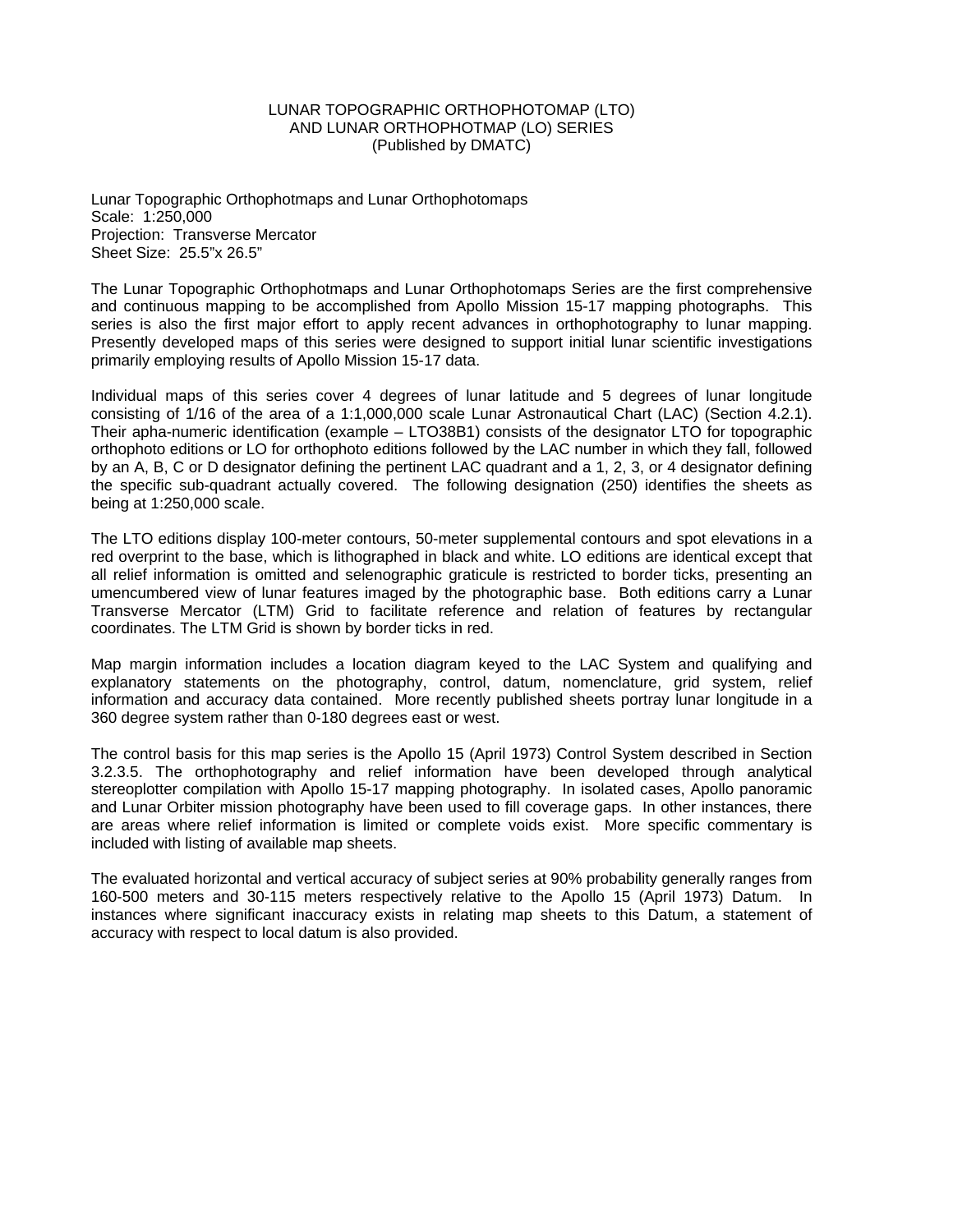| MAP#    | <b>TITLE / REGION</b>  | <b>ED</b>      | <b>LAT</b> | <b>LONG</b> | <b>DATE</b> | <b>REMARKS</b>                                                                 |
|---------|------------------------|----------------|------------|-------------|-------------|--------------------------------------------------------------------------------|
| LTO38B1 | <b>HUMASON</b>         |                | 30         | 57.5W       |             | 1974 Void North of 31'00'N                                                     |
|         |                        |                |            |             |             | Void North of 31°00'N                                                          |
| LTO38B2 | <b>NIELSEN</b>         | 4              | 30         | 52.5W       |             | 1975 Rectified imagery extended to cover crater Nielson<br>Void South of 26°N. |
| LTO38B3 | <b>FREUD</b>           | $\overline{2}$ | 26         | 52.5W       |             | 1974 Rectified imagery extended to cover crater Freud.                         |
| LTO38B4 | <b>ZINNER</b>          |                | 26         | 57.5W       |             | 1974 Void South of 26°N.                                                       |
| LTO39A1 | <b>KRIEGER</b>         |                | 30         | 47.5W       |             | 1973 Void North of 31°25'N.                                                    |
| LTO39A2 | ANGSTROM               |                | 30         | 42.5W       |             | 1973 Void North of 13'20'N.                                                    |
| LTO39A3 | PRINZ                  |                | 26         | 42.5W       |             | 1974 Void South of 26°10'S.                                                    |
|         |                        |                |            |             |             | Void South of 26°20'N.                                                         |
| LTO39A4 | VAISALA                | $\overline{2}$ | 26         | 47.5W       |             | 1974 Rectified imagery extended to cover crater Vaisala.                       |
| LTO39B1 | <b>FEDEROV</b>         |                | 30         | 37.5W       |             | 1974 Void North of 31°15'N.                                                    |
| LTO39B2 | <b>DELISLE</b>         |                | 30         | 32.5W       |             | 1974 Void North of 31°15'N.                                                    |
| LTO39B3 | <b>DIOPHANTUS</b>      |                | 26         | 37.5W       | 1974        |                                                                                |
| LTO39B4 | <b>ARTSIMOVICH</b>     |                | 26         | 37.5W       | 1974        |                                                                                |
| LT039C1 | <b>BRAYLEY</b>         |                | 22         | 37.5W       | 1975        |                                                                                |
| LT039C2 | <b>MONS VINOGRADOV</b> |                | 22         | 32.5W       | 1979        |                                                                                |
| LTO40A1 | CAVENTOU               |                | 30         | 27.5W       |             | 1974 Void North of 31°15'N                                                     |
| LTO40A2 | <b>MCDONALD</b>        |                | 30         | 22.5W       |             | 1974 Void North of 31°00'N.                                                    |
| LTO40A3 | LAMBERT                |                | 26         | 22.5W       | 1974        |                                                                                |
| LTO40A4 | LA HIRE                |                | 26         | 27.5W       | 1974        |                                                                                |
| LTO40B1 | <b>SAMPSON</b>         |                | 30         | 17.5W       |             | 1974 Void North of 30°30'N.                                                    |
| LTO40B2 | LANDSTEINER            | 1              | 30         | 12.5W       |             | Orthophotography and contours restricted to South of<br>197429°50'N.           |
| LTO40B3 | KOVALEVSKIJ            |                | 26         | 12.5W       | 1974        |                                                                                |
| LTO40B4 | <b>HEINRICH</b>        |                | 26         | 17.5W       | 1974        |                                                                                |
| LTO40C2 | <b>PUPIN</b>           |                | 22         | 12.5W       |             | 1974 Void South of 20°45'N                                                     |
| LTO40D1 | <b>EULER</b>           |                | 22         | 27.5W       | 1976        |                                                                                |
| LTO40D2 | <b>PYTHEAS</b>         |                | 22         | 22.5W       | 1976        |                                                                                |
| LTO41A3 | <b>SPURR</b>           |                | 26         | 2.5W        | 1974        |                                                                                |
| LTO41A4 | <b>BEER</b>            |                | 26         | 7.5W        | 1974        |                                                                                |
| LTO41B3 | <b>JOY</b>             |                | 26         | 7.5E        | 1974        |                                                                                |
| LTO41B4 | <b>HADLEY</b>          |                | 26         | 2.5E        | 1975        |                                                                                |
| LT041C1 | CONON                  |                | 22         | 2.5E        | 1974        |                                                                                |
| LT041C2 | <b>GALEN</b>           |                | 22         | 7.5E        | 1974        |                                                                                |
| LT041C3 | <b>BOWEN</b>           |                | 18         | 7.5E        | 1975        |                                                                                |
| LTO41C4 | YANGEL'                |                | 18         | 2.5E        |             | 1974 Southwest corner is void.                                                 |
| LTO41D1 | WALLACE                |                | 22         | 7.5W        |             | 1974 Southwest corner is void.                                                 |
| LTO41D2 | <b>HUXLEY</b>          |                | 22         | 2.5W        | 1974        |                                                                                |
| LTO42A3 | <b>BANTING</b>         |                | 26         | 17.5E       | 1974        |                                                                                |
|         | LINNÉ                  |                |            |             |             | Northeast corner is void.                                                      |
| LTO42A4 |                        | $\overline{2}$ | 26         | 12.5E       | 1974        |                                                                                |
| LTO42B3 | <b>VERY</b>            |                | 26         | 27.5E       |             | 1974 Void North of 26°45'N.                                                    |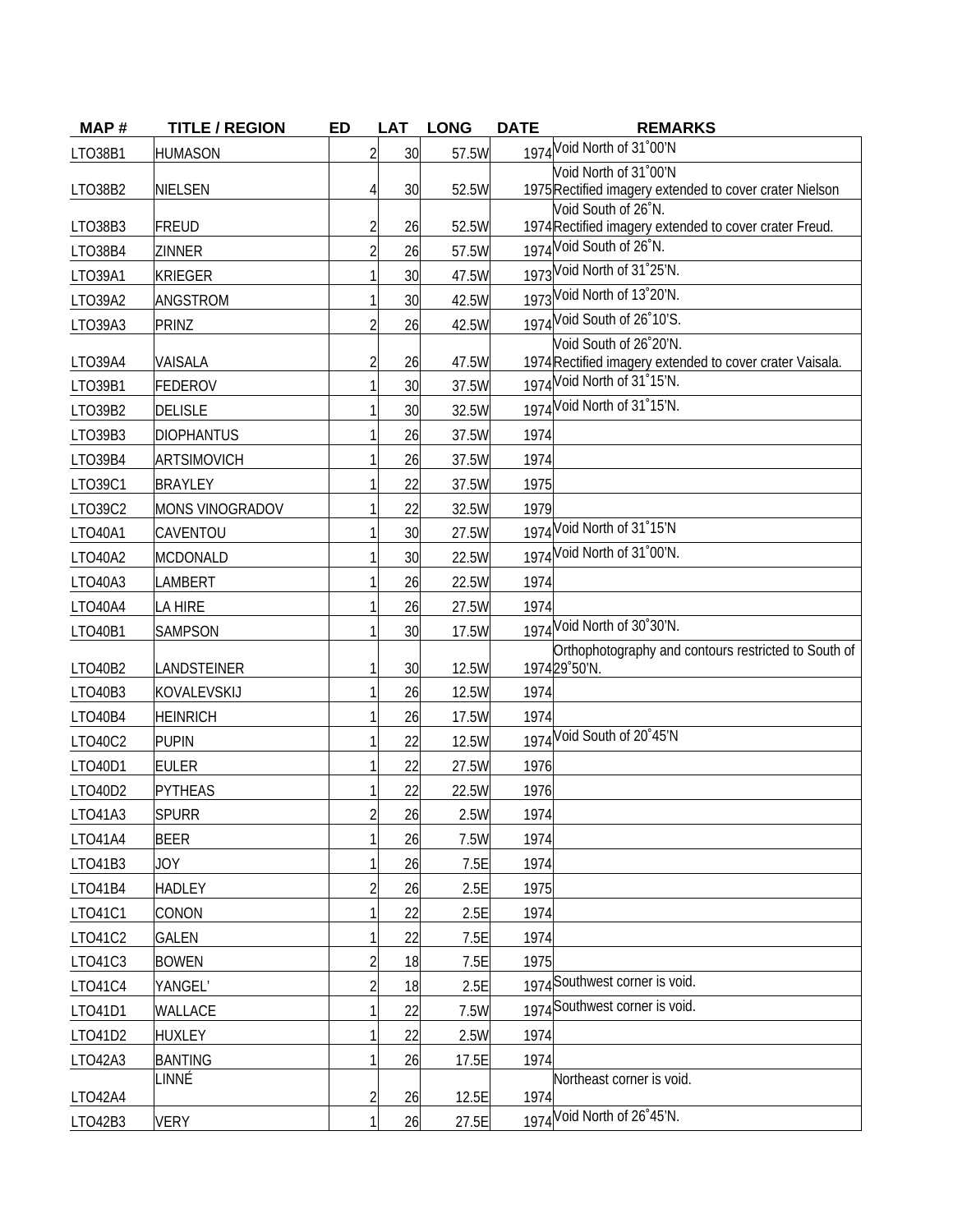| LTO42B4 | <b>SARABHAI</b>         | 1 | 26             | 22.5E |      | 1974 Void North of 26°25'N. |
|---------|-------------------------|---|----------------|-------|------|-----------------------------|
| LTO42C1 | DESEILLIGNY             |   | 22             | 22.5E | 1974 |                             |
| LT042C2 | <b>CLERKE</b>           |   | 22             | 27.5E | 1974 |                             |
| LTO42C3 | <b>DAWES</b>            |   | 18             | 27.5E | 1975 |                             |
| LTO42C4 | <b>BRACKETT</b>         |   | 18             | 22.5E | 1974 |                             |
| LT042D1 | <b>HORNSBY</b>          | 2 | 22             | 12.5E | 1974 |                             |
| LTO42D2 | <b>BESSEL</b>           |   | 22             | 17.5E | 1974 |                             |
| LTO42D3 | <b>MENELAUS</b>         |   | 18             | 17.5E | 1974 |                             |
| LTO42D4 | <b>SULPICIUS GALLUS</b> |   | 18             | 12.5E | 1974 |                             |
| LTO43A4 | <b>LE MONNIER</b>       |   | 26             | 32.5E | 1974 |                             |
| LTO43C1 | <b>HILL</b>             |   | 22             | 42.5E |      | 1974 Void North of 23 15'N. |
| LT043C2 | <b>MACROBIUS</b>        |   | 22             | 47.5E | 1979 |                             |
| LTO43C3 | <b>PROCLUS</b>          |   | 18             | 47.5E | 1974 |                             |
| LTO43C4 | CARMICHAEL              |   | 18             | 42.5E | 1974 |                             |
| LTO43D1 | <b>LITTROW</b>          | 2 | 22             | 32.5E | 1974 |                             |
| LTO43D2 | <b>FRANCK</b>           |   | 22             | 37.5E | 1974 |                             |
| LTO43D3 | <b>THEOPHRASTUS</b>     |   | 18             | 37.5E | 1974 |                             |
| LTO43D4 | <b>VITRUVIUS</b>        |   | 18             | 32.5E | 1974 |                             |
| LTO44D3 | <b>ECKERT</b>           |   | 18             | 57.5E | 1974 |                             |
| LTO44D4 | PEIRCE                  |   | 18             | 52.5E | 1974 |                             |
| LTO60A1 | <b>DAUBREE</b>          |   | 14             | 12.5E | 1973 |                             |
| LTO60A2 | <b>AUWERS</b>           |   | 14             | 17.5E | 1974 |                             |
| LTO60B1 | <b>PLINIUS</b>          |   | 14             | 22.5E | 1974 |                             |
| LTO60B2 | <b>JANSEN</b>           |   | 14             | 27.5E | 1974 |                             |
| LTO60B3 | <b>CARREL</b>           |   | 10             | 27.5E | 1977 |                             |
| LTO60B4 | <b>ROSS</b>             |   | 10             | 22.5E | 1979 |                             |
| LT061A1 | CAJAL                   |   | 14             | 32.5E | 1974 |                             |
| LT061A2 | <b>LUCIAN</b>           |   | 14             | 37.5E | 1974 |                             |
| LTO61A3 | <b>CAUCHY</b>           |   | 10             | 37.5E | 1974 |                             |
| LT061A4 | <b>SINAS</b>            | 1 | 10             | 32.5E | 1980 |                             |
| LT061B1 | LYELL                   |   | 14             | 42.5E | 1974 |                             |
| LT061B2 | <b>GLAISHER</b>         |   | 14             | 47.5E | 1974 |                             |
| LTO61B3 | <b>WATTS</b>            |   | 10             | 47.5E | 1974 |                             |
| LTO61B4 | <b>DA VINCI</b>         |   | 10             | 42.5E | 1973 |                             |
| LT061C1 | LAWRENCE                |   | 6              | 42.5E | 1974 |                             |
| LT061C2 | <b>CAMERON</b>          |   | 6              | 47.5E | 1974 |                             |
| LTO61C3 | AMVILLE                 |   | $\overline{2}$ | 47.5E | 1974 |                             |
| LTO61C4 | <b>SECCHI</b>           |   | $\overline{2}$ | 42.5E | 1974 |                             |
| LTO61D1 | WALLACH                 |   | 6              | 32.5E | 1979 |                             |
| LTO61D2 | ARYABHATA               |   | 6              | 37.5E | 1979 |                             |
| LTO61D3 | MENZEL                  |   | $\overline{2}$ | 37.5E | 1979 |                             |
| LTO61D4 | MASKELYNE ORIENTALIS    | 1 | $\overline{2}$ | 32.5E | 1979 |                             |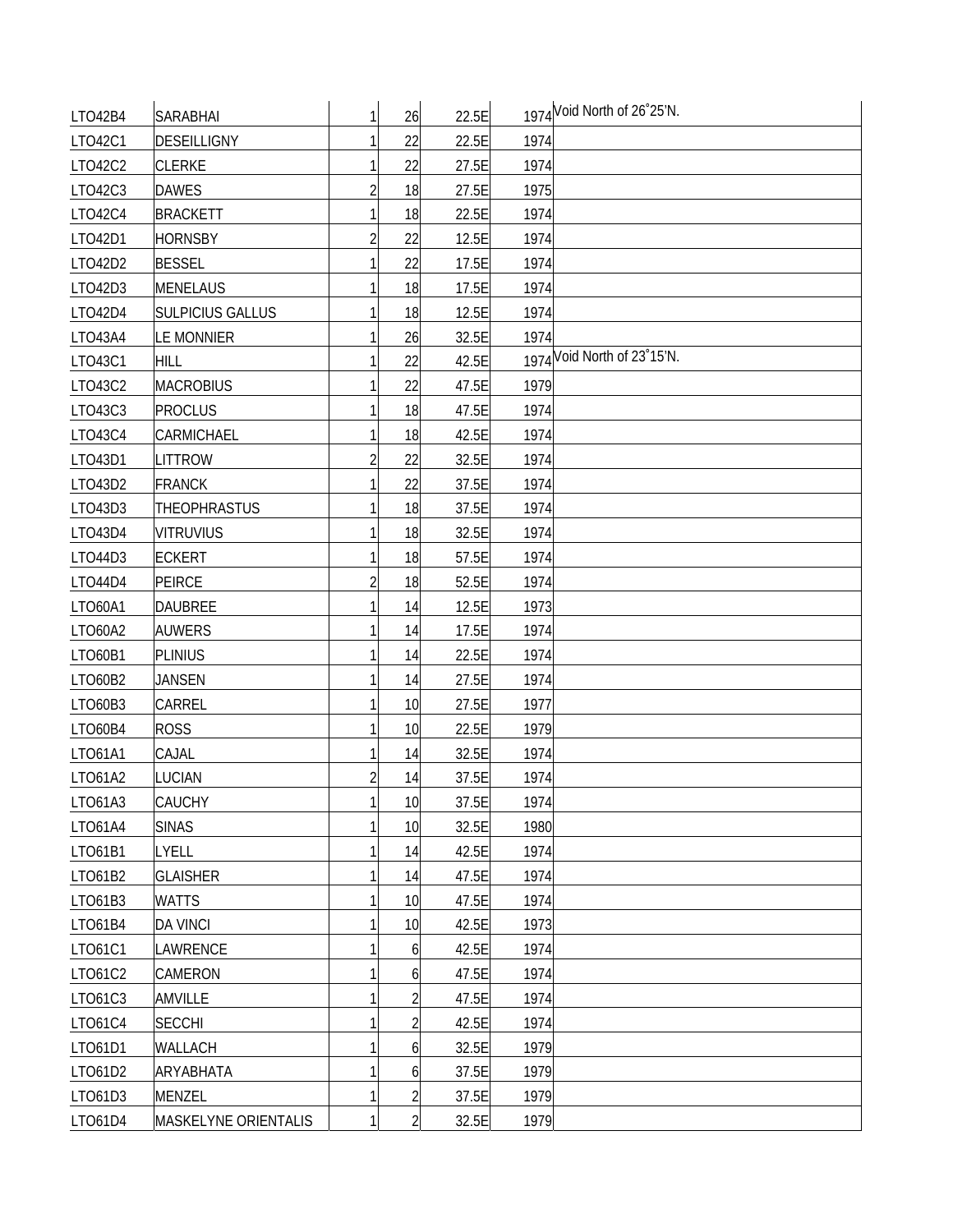| LT062A1 | <b>YERKES</b>          | $\mathbf{1}$   | 14             | 52.5E  | 1974 |                                                                                      |
|---------|------------------------|----------------|----------------|--------|------|--------------------------------------------------------------------------------------|
| LTO62A2 | <b>CURTIS</b>          |                | 14             | 57.5E  | 1974 |                                                                                      |
| LTO62A3 | <b>SHAPLEY</b>         |                | 10             | 57.5E  | 1974 |                                                                                      |
| LTO62A4 | <b>TEBBUTT</b>         |                | 10             | 52.5E  | 1974 |                                                                                      |
| LT062B1 | <b>FAHRENHEIT</b>      |                | 14             | 62.5E  | 1974 |                                                                                      |
| LT062B2 | CONDORCET              | 1              | 14             | 67.5E  |      | Cartographic information lacking in Northeast<br>1974 quadrant and North of 15°30'N. |
| LTO62B3 | <b>KROGH</b>           | 1              | 10             | 67.5E  | 1974 |                                                                                      |
| LTO62B4 | <b>AUZOUT</b>          |                | 10             | 62.5E  | 1974 |                                                                                      |
| LT062C1 | <b>FIRMICUS</b>        |                | 6              | 62.5E  | 1974 |                                                                                      |
| LT062C2 | <b>DUBYAGO</b>         |                | 6              | 67.5E  | 1974 |                                                                                      |
| LT062C3 | <b>POMORTSEV</b>       |                | $\overline{2}$ | 67.5E  | 1974 |                                                                                      |
| LT062C4 | CONDON                 |                | $\overline{2}$ | 62.5E  | 1974 |                                                                                      |
| LT062D1 | ABBOT                  |                | 6              | 52.5E  | 1974 |                                                                                      |
| LTO62D2 | <b>DALY</b>            |                | 6              | 57.5E  | 1974 |                                                                                      |
| LTO62D3 | <b>AMEGHINO</b>        |                | 2              | 57.5E  | 1974 |                                                                                      |
| LT062D4 | <b>SMITHSON</b>        |                | $\overline{2}$ | 52.5E  | 1974 |                                                                                      |
| LT063A2 | <b>SABATIER</b>        |                | 14             | 77.5E  | 1979 |                                                                                      |
| LTO63A3 | <b>WILDT</b>           |                | 10             | 77.5E  | 1979 |                                                                                      |
| LTO63A4 | CONDORCET SE           |                | 10             | 72.5E  | 1979 |                                                                                      |
| LTO63B1 | <b>THEILER</b>         |                | 14             | 82.5E  | 1976 |                                                                                      |
| LT063B2 | <b>GODDARD</b>         |                | 14             | 87.5E  | 1976 |                                                                                      |
| LTO63B3 | <b>JANSKY</b>          |                | 10             | 87.5E  | 1975 |                                                                                      |
| LTO63B4 | <b>VIRCHOW</b>         |                | 10             | 82.5E  | 1976 |                                                                                      |
| LT063C1 | KNOX-SHAW              |                | 6              | 82.5E  | 1974 |                                                                                      |
| LT063C2 | <b>TACHINNI</b>        |                | 6              | 87.5E  | 1974 |                                                                                      |
| LT063C3 | <b>PEEK</b>            |                | $\overline{2}$ | 87.5E  | 1973 |                                                                                      |
| LT063C4 | <b>SCHUBERT</b>        |                | $\overline{2}$ | 82.5E  | 1973 |                                                                                      |
| LT063D1 | <b>BOETHIUS</b>        | 1              | 6              | 72.5E  | 1974 |                                                                                      |
| LTO63D2 | <b>BANACHIEWICZ NW</b> | 1              | 6              | 77.5E  | 1979 |                                                                                      |
| LTO63D3 | <b>NOBILI</b>          |                | $\overline{c}$ | 77.5E  | 1974 |                                                                                      |
| LTO63D4 | <b>RESPIGHI</b>        | 1              | $\overline{2}$ | 72.5E  | 1974 |                                                                                      |
| LTO64D1 | <b>NUNN</b>            |                | 14             | 92.5E  | 1974 |                                                                                      |
| LT064D2 | <b>ERRO</b>            |                | 14             | 97.5E  | 1974 |                                                                                      |
| LTO64D3 | <b>FOX</b>             |                | 10             | 97.5E  | 1974 |                                                                                      |
| LTO64D4 | <b>MCADIE</b>          |                | 10             | 92.5E  | 1974 |                                                                                      |
| LTO65A3 | <b>GUYOT</b>           |                | 10             | 117.5E | 1974 |                                                                                      |
| LTO65B4 | <b>RECHT</b>           |                | 10             | 122.5E | 1974 |                                                                                      |
| LT065C1 | <b>KING</b>            |                | 6              | 122.5E | 1974 |                                                                                      |
| LTO65C4 | ZANSTRA                |                | $\overline{2}$ | 122.5E | 1974 |                                                                                      |
| LTO65D2 | <b>KATCHALSKY</b>      | $\overline{c}$ | 6              | 117.5E | 1975 |                                                                                      |
| LTO65D3 | ABUL WAFA              | 1              | $\overline{2}$ | 117.5E | 1975 |                                                                                      |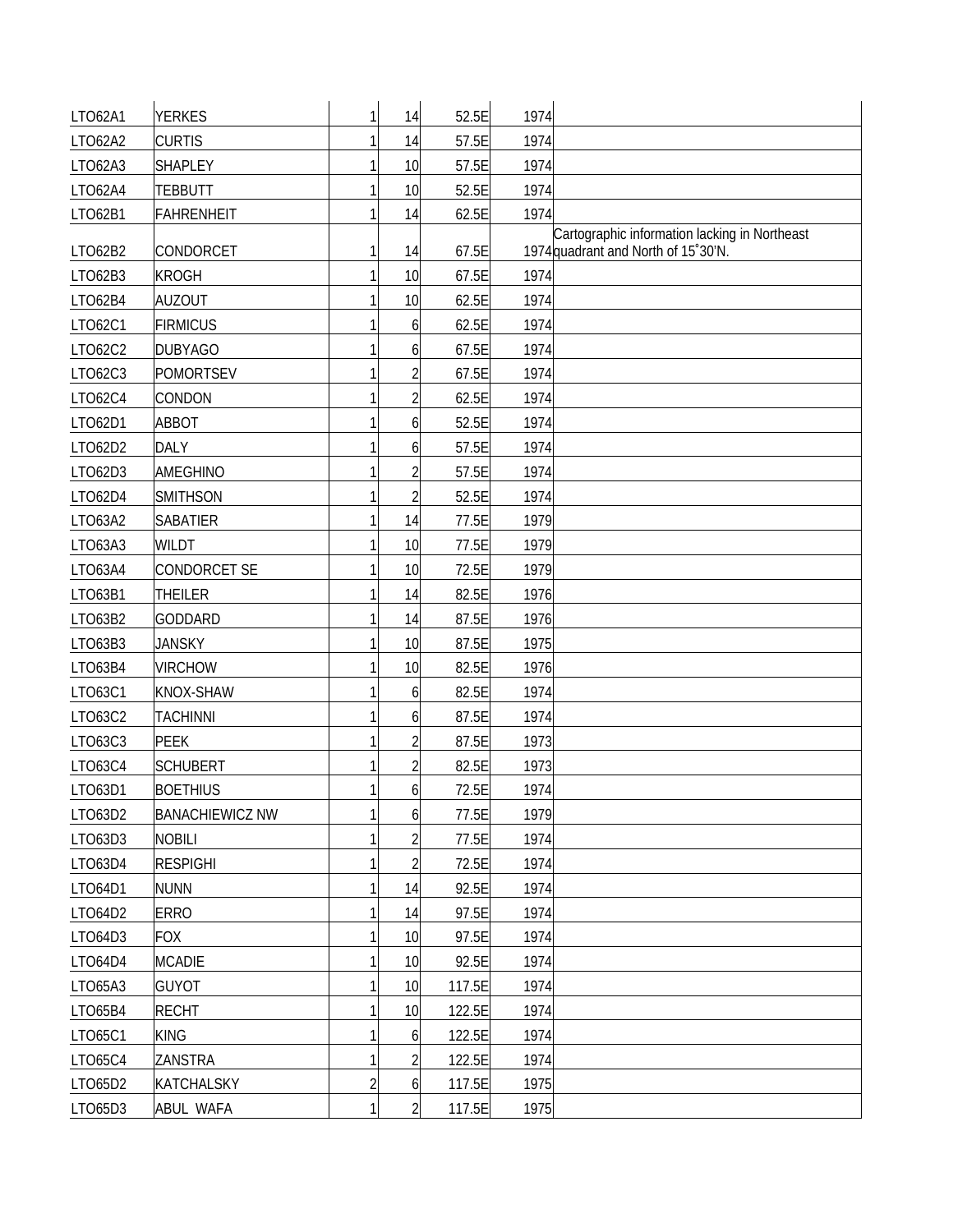| LTO66A3 | <b>RUTHERFORD</b> | 1 | 10    | 137.5E | 1974 Lacking cartographic information North of 10°N.       |
|---------|-------------------|---|-------|--------|------------------------------------------------------------|
| LTO66B4 | <b>GLAUBER</b>    |   | 10    | 142.5E | 1974 Lacking cartographic information North of 10°50'N.    |
| LT066C1 | <b>FISCHER</b>    |   | 6     | 142.5E | 1974                                                       |
| LTO66D2 | <b>BERGMAN</b>    |   | 6     | 137.5E | 1974                                                       |
| LT075C1 | <b>SCHEELE</b>    |   | $-10$ | 37.5W  | 1974                                                       |
| LT075C2 | <b>NORMAN</b>     |   | $-10$ | 32.5W  | 1974                                                       |
| LTO75D2 | <b>WINTHROP</b>   |   | $-10$ | 42.5W  | 1974                                                       |
| LT076C1 | <b>BONPLAND</b>   |   | $-10$ | 17.5W  | 1974                                                       |
| LT076C2 | <b>GUERICKE</b>   |   | $-10$ | 12.5W  | 1974                                                       |
| LT076D1 | <b>EPPINGER</b>   |   | $-10$ | 27.5W  | 1974                                                       |
| LTO76D2 | <b>KUIPER</b>     |   | $-10$ | 22.5W  | 1974                                                       |
| LTO77A3 | <b>HERSCHEL</b>   |   | $-6$  | 2.5W   | 1979                                                       |
| LTO77B3 | <b>HIPPARCHUS</b> |   | -6    | 7.5E   | 1979                                                       |
| LTO77B4 | <b>GLYDEN</b>     |   | -6    | 2.5E   | 1979                                                       |
| LT077C1 | ALBATEGNIUS       |   | $-10$ | 2.5E   | 1974 Lacking cartographic information South of 10°S.       |
| LT077C2 | <b>HALLEY</b>     |   | $-10$ | 7.5E   | 1974 Lacking cartographic information North of 11°30'S.    |
| LT077D1 | <b>DAVY</b>       |   | $-10$ | 7.5W   | 1974                                                       |
| LTO77D2 | <b>AMMONIUS</b>   |   | $-10$ | 2.5W   | 1974 Lacking cartographic information South of 11°30'S     |
| LTO78A3 | ALFRAGANUS        |   | -6    | 17.5E  | 1974 Void South of 5°30'S.                                 |
| LTO78A4 | LINDSAY           |   | $-6$  | 12.5E  | 1979 Void South of 5°30'S.                                 |
| LTO78B3 | <b>TORRICELLI</b> |   | -6    | 27.5E  | 1974                                                       |
| LTO78B4 | <b>HYPATIA</b>    |   | -6    | 22.5E  | 1974 Lacking cartographic information Northwest corner.    |
| LTO78C1 | KANT              |   | $-10$ | 22.5E  | 1974 Void South of 11°30'S                                 |
| LTO78C2 | <b>MADLER</b>     |   | $-10$ | 27.5E  | 1974 Void South of 11°30'S                                 |
| LT078D1 | ANDEL             |   | $-10$ | 12.5E  | 1974                                                       |
| LTO78D2 | <b>DESCARTES</b>  |   | $-10$ | 17.5E  | 1974 Lacking cartographic information South of 11°15'S.    |
| LTO79A2 | <b>EAKEY</b>      |   | $-2$  | 37.5E  | 1974 Lacking cartographic information North of 2°S.        |
| LTO79A3 | CAPELLA           |   | $-6$  | 37.5E  | 1974                                                       |
| LTO79A4 | <b>ISIDORUS</b>   |   | $-6$  | 32.5E  | 1974                                                       |
| LT079B1 | <b>LUBBOCK</b>    |   | $-2$  | 42.5E  | 1974 Void South of 1' S 40' 30 'S.                         |
| LTO79B2 | <b>MESSIER</b>    |   | $-2$  | 47.5E  | 1974                                                       |
| LTO79B3 | <b>AMONTONS</b>   |   | -6    | 47.5E  | 1974                                                       |
| LTO79B4 | <b>GUTENBERG</b>  |   | $-6$  | 42.5E  | 1974                                                       |
| LT079D1 | <b>DAGUERRE</b>   |   | $-10$ | 32.5E  | 1974 Void South of 11°25'S.                                |
| LTO79D2 | <b>GAUDIBERT</b>  |   | $-10$ | 37.5E  | 1974 Void South of 11°S.                                   |
| LTO80A1 | <b>GEIKIE</b>     |   | $-2$  | 52.5E  | 1974                                                       |
| LTO80A2 | WEBB              |   | $-2$  | 57.5E  | 1974                                                       |
| LTO80A3 | <b>BILHARZ</b>    |   | -6    | 57.5E  | 1974                                                       |
| LTO80A4 | <b>INDBERGH</b>   |   | -6    | 52.5E  | 1974                                                       |
| LTO80B1 | <b>MORLEY</b>     |   | $-2$  | 62.5E  | 1974                                                       |
| LTO80B2 | <b>MACLAURIN</b>  |   | $-2$  | 67.5E  | 1974                                                       |
| LTO80B3 | <b>BORN</b>       |   | $-6$  | 67.5E  | 1976 Cartographic information lacking in Southwest corner. |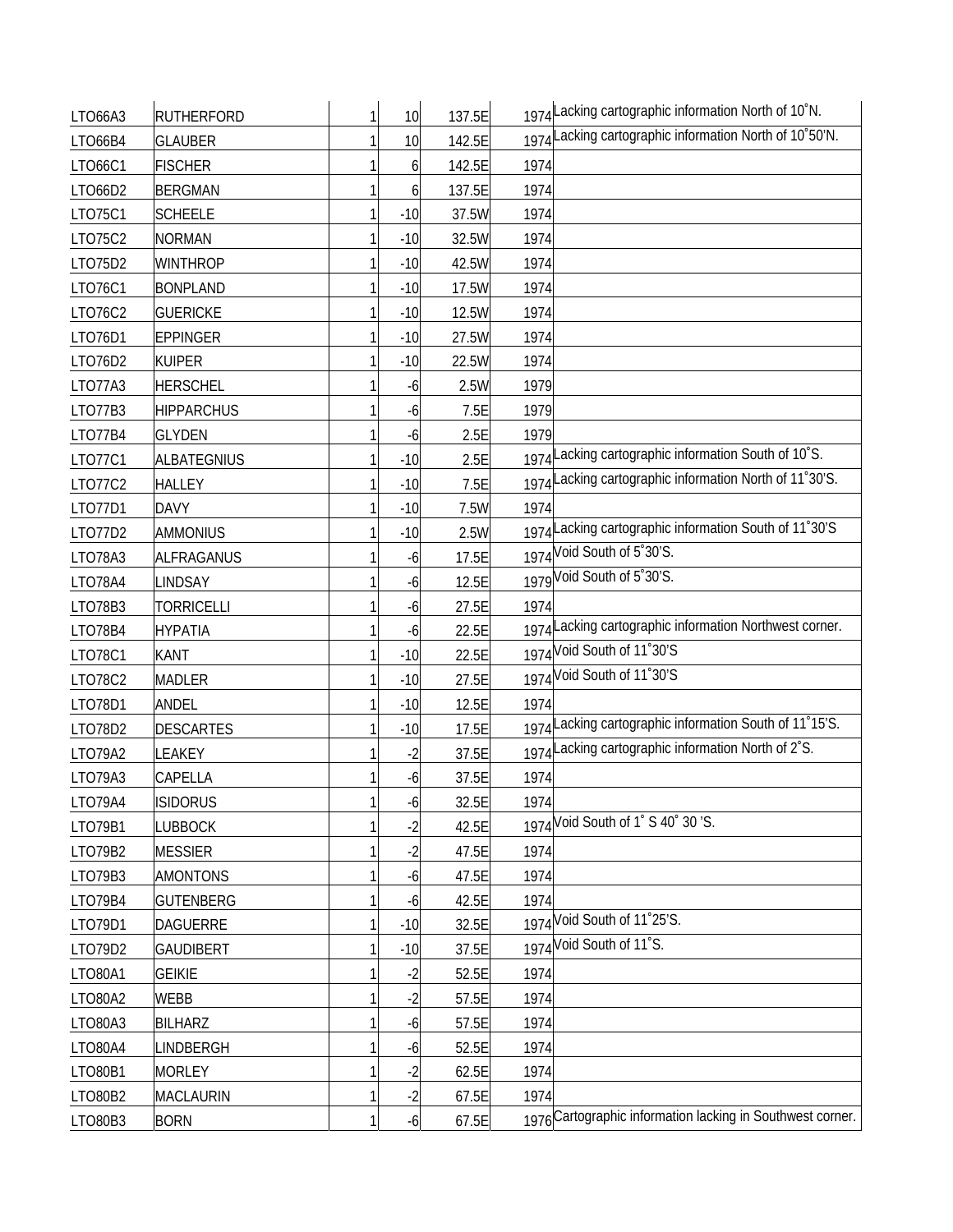| LTO80B4  | <b>ACOSTA</b>                            | $\overline{2}$ | $-6$  | 62.5E  | 1975 |                                                            |
|----------|------------------------------------------|----------------|-------|--------|------|------------------------------------------------------------|
| LTO80C1  | SOMERVILLE                               |                | $-10$ | 62.5E  | 1974 |                                                            |
| LT080C2  | <b>BARKLA</b>                            |                | $-10$ | 67.5E  | 1977 |                                                            |
| LTO80D2  | AL-MARRAKUSHI                            |                | $-10$ | 57.5E  |      | 1974 Lacking cartographic information in Southwest corner. |
| LT081A1  | <b>RANKINE</b>                           |                | $-2$  | 72.5E  | 1974 |                                                            |
| LTO81A2  | <b>GILBERT</b>                           |                | $-2$  | 77.5E  | 1974 |                                                            |
| LTO81A3  | <b>KASTNER</b>                           |                | -6    | 77.5E  | 1975 |                                                            |
| LT081A4  | <b>VON BEHRING</b>                       |                | $-2$  | 72.5E  | 1975 |                                                            |
| LT081B1  | <b>HALDANE</b>                           |                | $-2$  | 82.5E  | 1973 |                                                            |
| LT081B2  | <b>RUNGE</b>                             |                | $-2$  | 87.5E  | 1973 |                                                            |
| LTO81B3  | WIDMANNSTATTEN                           |                | -6    | 87.5E  | 1973 |                                                            |
| LTO81B4  | <b>KIESS</b>                             |                | -6    | 82.5E  | 1973 |                                                            |
| LT081C1  | <b>KREIKEN</b>                           |                | $-10$ | 82.5E  | 1973 |                                                            |
| LT081C2  | <b>HOUTERMANS</b>                        |                | $-10$ | 87.5E  | 1973 |                                                            |
| LT081D1  | <b>KAPTEYN</b>                           |                | $-10$ | 72.5E  | 1979 |                                                            |
| LT081D2  | <b>LA PEROUSE</b>                        |                | $-10$ | 77.5E  | 1977 |                                                            |
| LT082A1  | <b>PURKYNE</b>                           |                | $-22$ | 92.5E  | 1973 |                                                            |
| LT082A2  | <b>WYLD</b>                              |                | $-2$  | 97.5E  | 1973 |                                                            |
| LTO82A3  | <b>LUDWIG</b>                            |                | -6    | 97.5E  | 1973 |                                                            |
| LT082A4  | <b>HIRAYAMA</b>                          |                | -6    | 92.5E  | 1973 |                                                            |
| LT082D1  | <b>BRUNNER</b>                           |                | $-10$ | 92.5E  | 1973 |                                                            |
| LTO82D2  | <b>GANSKIJ</b>                           |                | $-10$ | 97.5E  | 1973 |                                                            |
| LTO83B4  | <b>NECHO</b>                             |                | $-6$  | 122.5E | 1976 |                                                            |
| LT083C1  | <b>DANJON</b>                            |                | $-10$ | 122.5E | 1975 |                                                            |
| LT083C3  | <b>DOBROVOLSHIJ</b>                      |                | $-14$ | 127.5E | 1973 |                                                            |
| LT083C4  | <b>DELPORTE</b>                          |                | $-14$ | 122.5E | 1973 |                                                            |
| LTO83D2  | <b>SHERRINGTON</b>                       |                | $-10$ | 117.5E | 1974 |                                                            |
| LTO84B3  | <b>TAMM</b>                              |                | $-6$  | 147.5E | 1976 |                                                            |
| LTO84D4  | <b>VOLKOV</b>                            | $\overline{c}$ | $-14$ | 132.5E | 1974 |                                                            |
| LTO85A4  | CHAPLYGIN                                |                | $-6$  | 152.5E | 1979 |                                                            |
| LT085C1  | <b>PLANTE</b>                            |                | $-10$ | 162.5E | 1979 |                                                            |
| LTO85C2  | <b>HEAVISIDE</b>                         |                | $-10$ | 167.5E | 1979 |                                                            |
| LTO85C3  | <b>IBN HAYYAN</b>                        |                | $-14$ | 167.5E | 1976 |                                                            |
| LTO86D4  | <b>AITKEN BOREALIS</b>                   |                | $-14$ | 172.5E | 1976 |                                                            |
| LTO100A1 | <b>SKLODOWSKA</b><br><b>OCCIDENTALIS</b> |                | $-18$ | 92.5E  | 1977 |                                                            |
| LTO100A2 | <b>DKLODOWSKA ORIENTALIS</b>             |                | $-18$ | 97.5E  | 1976 |                                                            |
| LTO100C1 | <b>TITIUS</b>                            | $\overline{2}$ | $-22$ | 102.5E |      | 1975 Void in Southwest corner.                             |
| LTO101B1 | <b>LITKE</b>                             |                | $-18$ | 122.5E | 1973 |                                                            |
| LTO101B2 | TSIOLKOVSKIJ BOREALIS                    |                | $-18$ | 127.5E | 1973 |                                                            |
| LTO101B3 | TSIOLKOVSKIJ AUSTRALIS                   |                | $-22$ | 127.5E | 1979 |                                                            |
| LTO101B4 | <b>BABAKIN</b>                           | 2              | $-22$ | 122.5E | 1974 |                                                            |
|          |                                          |                |       |        |      |                                                            |